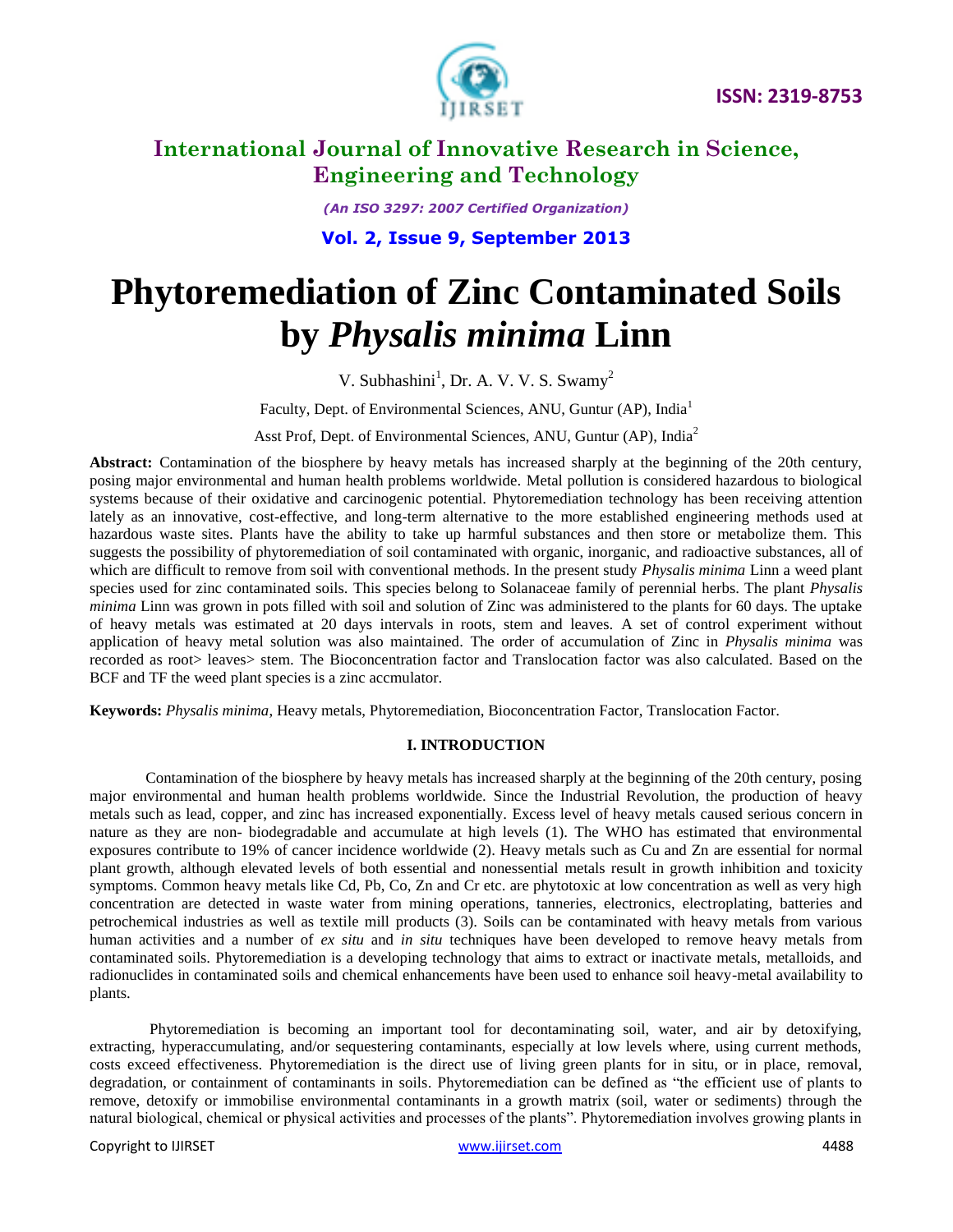

*(An ISO 3297: 2007 Certified Organization)*

#### **Vol. 2, Issue 9, September 2013**

a contaminated matrix, for a required growth period, to remove contaminants from the matrix, or facilitate immobilisation (binding/containment) or degradation (detoxification) of the pollutants. The plants can be subsequently harvested, processed and disposed. Economic and business impacts include accumulating liabilities for governments and mining companies, expensive remediation programs, increasing compensation payments and impacts on company reputation and future project approvals.

Zinc and copper are conservative or non-biodegradable elements with residence times between  $10^3$  and  $10^5$ years.They are readily incorporated into biogenic materials especially phytoplankton and thus may get transferred to human beings through the different trophic levels of aquatic food chain (4). Distribution of heavy metals in plant body depends upon availability and concentration of heavy metals as well as particular plant species and its population (5). For instance, roots usually show higher heavy metal concentration than shoots, because they are the origin, which comes into contact with the toxic metals present in the soil (6). In recent past, (7) investigated soil to plant transfer of heavy metals like, Cu, Pb and Zn by vegetables. Studies on heavy metal uptake revaeled that vegetables grown at environmentally contaminated sites in Addis Ababa, Tanzania, could take up and accumulate metals at levels that are toxic to human health. Metal uptake differences by leafy vegetables are attributed to plant differences in tolerance to heavy metals (8). Cu and Ni in different edible vegetables alongwith its soils on which they were grown were higher in industrial areas than those of the residential areas due to pollution. The ideal plant for use in phytoremediation *ex planta* should have the following traits: (1) a highly developed root system that has the ability to secret a substantial amount of the enzyme that can render the pollutants harmless; (2) tolerance to the pollutants at a concentration found in soil; and (3) fast growth and a relatively high biomass (large size). Poplar trees are now considered one of the most useful potential candidates for phytoremediation (9) most researchers are using the model plant *Arabidopsis thaliana* for pilot research. Zinc is the 23rd most abundant element in the Earth's crust. The dominant ore is zinc blende, also known as sphalerite. Other important zinc ores are wurzite, smithsonite and hemimorphite. Zinc is a very common substance that occurs naturally. Many foodstuffs contain certain concentrations of zinc. Drinking water also contains certain amounts of zinc, which may be higher when it is stored in metal tanks. Industrial sources or toxic waste sites may cause the zinc amounts in [drinking water](http://www.lenntech.com/drinking-water-FAQ.htm) to reach levels that can cause health problems. Zinc occurs naturally in air, [water](http://www.lenntech.com/water-FAQ.htm) and soil, but zinc concentrations are rising unnaturally, due to addition of zinc through human activities (20).

#### **II. MATERIAL AND METHODS**

*Physalis minima,* L*.*belongs to [Solanaceae](http://en.wikipedia.org/wiki/Solanaceae) family of perennial herbs. *Physalis minima* L, is known by several names viz., native gooseberry, wild cape gooseberry and pygmy ground cherry. The vernacular names (Telugu, Andhra Pradesh) are kupanti, budda, budama. It is a pantropical annual herb 20-50 cm high at its maturity. Leaves are soft and smooth (not furry), with entire or jagged margins, 2.5-12 cm long. (10). *Physalis minima* L. is commonly found on the bunds of the fields, wastelands, around the houses, on roadsides, etc., where the soil is porous and rich in organic matter. It is an annual herbaceous plant having a very delicate stem and leaves. A small, delicate, erect, annual, pubescent herb, 1.5 meters tall; internodal length, 8.2 cm; more or less the whole plant is pubescent. Leaves, petiolate (4.1 cm long), ovate to cordate, pubescent, delicate, exstipulate, acuminate, having reticulate palmate venation and undulate margins; dorsal surface of the leaves, dark green and the ventral surface, light green; 9.7 cm long and 8.1 cm broad. Flowers, pedicellate having long pedicel, hermaphrodite, complete, solitary, small companulate. Fruit, a berry, enclosed within the enlarged, 10 ribbed, reticulately veined calyx. The fruit has a pleasant cherry-tomato like flavor when fully ripe. The fruits are juicy, mildly astringent and sweet with a pleasant blend of acid. The plant tends to have a weedy character, often found growing in disturbed sites. The fruit is said to be appetizer, bitter, diuretic, laxative and tonic. (11, 12). Extracts from the plant have shown anticancer activity. (13).

 *Physalis minima* plants were grown in pots filled with garden soil. The seedlings were collected from the uncontaminated soils. All the selected seedlings were of uniform size and free of any disease symptoms. The heavy metal selected for the study was zinc, the uptake was estimatedin root, stem and leaves for every 20 days for a total period of 60 days. In addition a control blank set of experimental pots was also maintained. The heavy metal dissolved in distilled water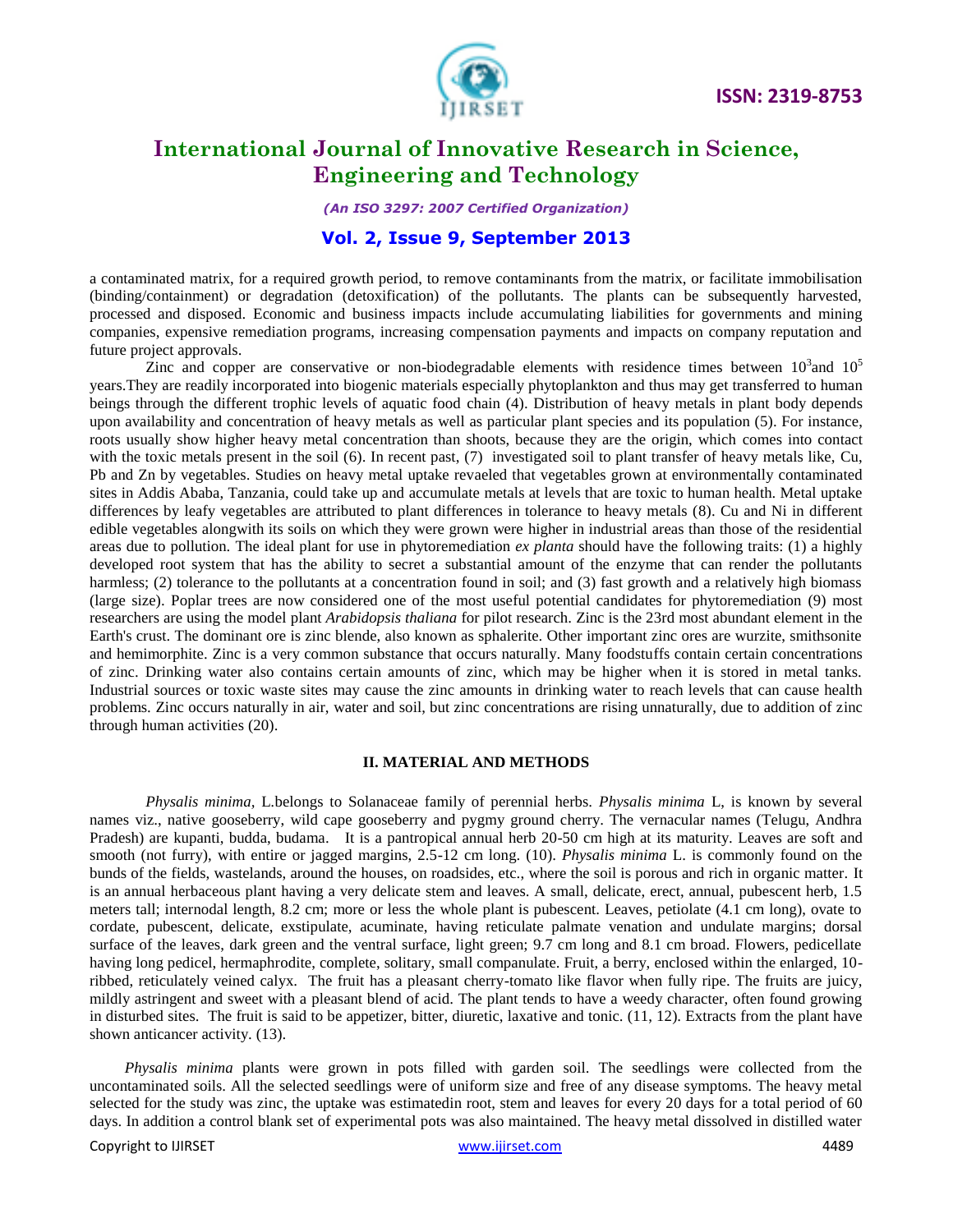

*(An ISO 3297: 2007 Certified Organization)*

### **Vol. 2, Issue 9, September 2013**

to prepare stock solution of 1000 ppm. The calibration curve of the heavy metal was also prepared. A blank reading was also taken to incorporate necessary correction factor. The heavy metal solution of 5mg/L was prepared from the stock and administered to the plants and care was taken to avoid leaching of water from the pots. The metal uptake was estimated once in 20 days. The sample plants were removed from the pots and washed under a stream of water and then with distilled water. The collected plants were air dried, then placed in a dehydrator for 2-3 days and then oven dried for four hours at 100 ºc. The dried samples of the plant were powdered and stored in polyethylene bags. The powdered samples were subjected to acid digestion. 1gm of the powdered plant material were weighed in separate digestion flasks and digested with HNO3 and HCl in the ratio of 3:1. The digestion on hot plate at 110ºc for 3-4 hours or continued till a clean solution was obtained. After filtering with Whatman No. 42 filter paper the filtrate was analyzed for the metal contents in AAS.

Bioconcentration Factor and Translocation Factor: The movement of the heavy metal from the polluted sediments into the roots of the plant and the ability to translocate the metals from roots to aerial parts were assessed correspondingly by means of Bioconcentration Factor (BCF) and the Translocation Factor (TF). Bioconcentration factor is an index of the ability of plant to accumulate a particular metal with respect to its concentration in the sediment [\(14\)](http://scialert.net/fulltext/?doi=jfas.2013.87.93&org=10#645016_ja). Bioconcentration factor (BCF) was calculated as a ratio of concentration of heavy metal in plant roots to that of soil [\(15\)](http://scialert.net/fulltext/?doi=jfas.2013.87.93&org=10#140365_ja):

BCF = Metal root **/** Metal soil

The higher the BCF value the more suitable is the plant for phytoextraction [\(16\)](http://scialert.net/fulltext/?doi=jfas.2013.87.93&org=10#570558_ja).

Translocation Factor (TF) was described as the ratio of heavy metal concentration in plant shoot to that in plant root [\(17\)](http://scialert.net/fulltext/?doi=jfas.2013.87.93&org=10#764673_ja). This ratio is an indication of the ability of the plant to translocate metals from the roots to the aerial parts of the plant [\(18\)](http://scialert.net/fulltext/?doi=jfas.2013.87.93&org=10#959188_ja).

TF = Metal (shoot) **/** Metal (root)

TF>1 indicates that the plant translocate metals effectively from root to the shoot [\(19\)](file:///C:\Documents%20and%20Settings\Administrator\Desktop\Bioconcentration%20factor%20folder\Translocation%20and%20Bioaccumulation%20of%20Trace%20Metals%20in%20Desert%20Plants%20of%20Kuwait%20Governorates.htm%23140354_ja).

#### **III. RESULTS AND DISCUSSION**

Zinc plays a very important role in plant metabolism. Excessive amounts of zinc affects biochemical activities of the plants i.e enzyme activity, protien synthesis. High amount of Zn absorption effects plant growth and biomass production. The weed plant was a fast growing high biomass producing species. The plant species in the experimental period absorb high amount of zinc in their biomass compared to the control. In the first 20 days period Zn accumulationwas high in leaves than root and stem. In the  $40<sup>th</sup>$  day stem concentration increased marginally than leaves and stem. On the  $60<sup>th</sup>$ day Zn accumulation was high in root. After the total experimental period Zn concentration in the stem was 28.46mg/kg biomass, leaves concentration was 31.01mg/kg biomass and root concentration was 74.79 mg/kg biomass.After the experimental period zinc accumulated in the order root> leaves> stem. Bioconcentration factor was calculated using soil background concentration. Zinc background concentration was 13.08mg/kg. Leaf bioconcentation factor was 2.37, stem bcf was 2.17 and root bcf was 5.71. Translocation factor was calculated using above ground biomass and below ground biomass. Root to shoot transfer of heavymetals was expressed with translocation factor. After  $20<sup>th</sup>$  day translocation factor was 1.66, 40<sup>th</sup> day translocation factor was 1.95 and  $60<sup>th</sup>$  day translocation factor was 0.79. In the course of the study we have concluded that the plant species accumulated high levels of zinc. Based on the bioconcentration factor and translocation factor values the plant species was an accumulator of zinc.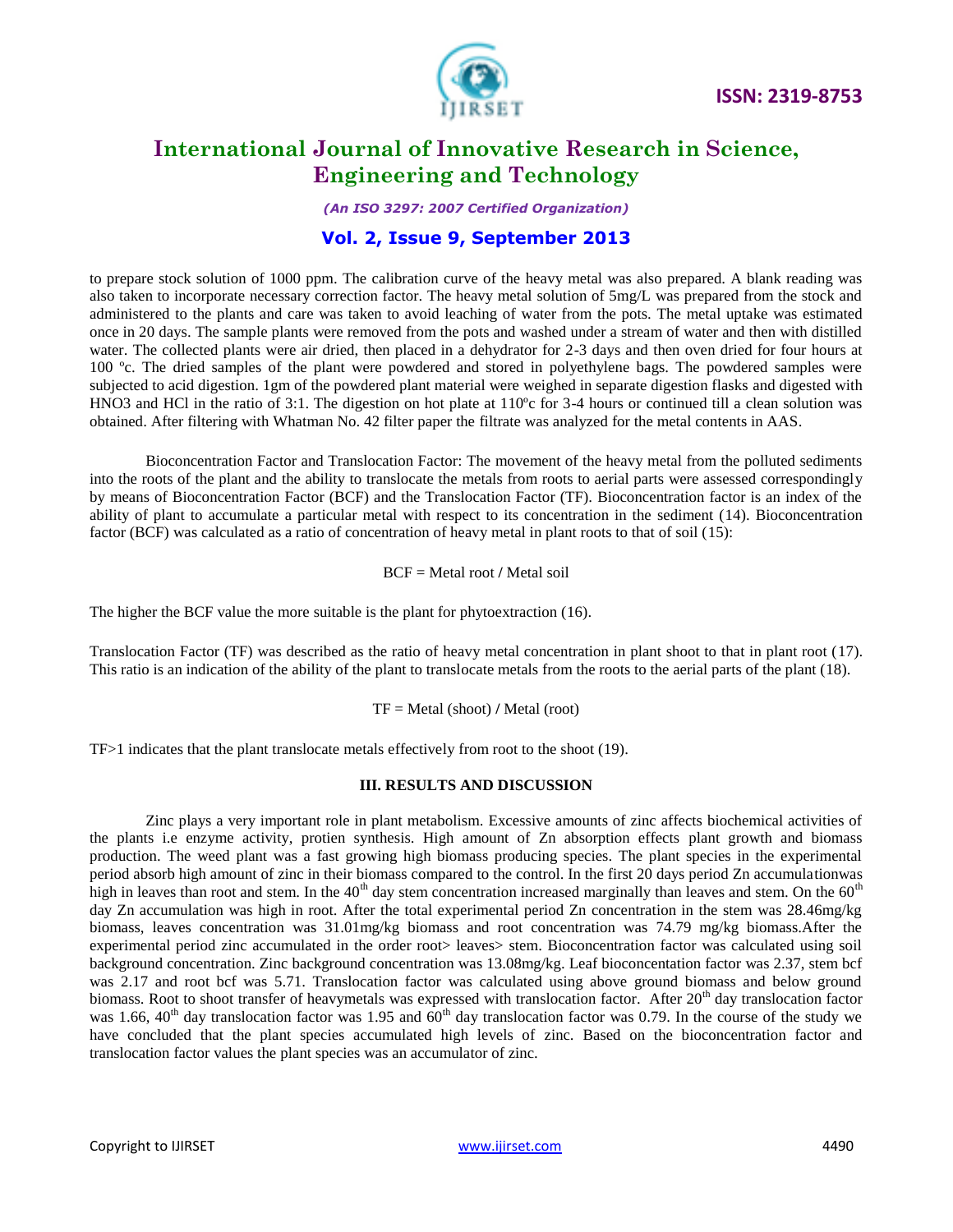

*(An ISO 3297: 2007 Certified Organization)*

### **Vol. 2, Issue 9, September 2013**

Table 1: Accumulation of Zinc (mg/kg) in *Physalis minima* During the Experimental Period

|              |         |                  |       |        |              | Bio           |
|--------------|---------|------------------|-------|--------|--------------|---------------|
|              |         |                  |       |        |              | concentration |
|              |         | 20 <sub>th</sub> | 40th  | 60th   | Total        | factor        |
| Plant part   | Control | day              | day   | day    | Accumulation |               |
|              |         |                  |       |        |              | 2.37          |
| Leaf         | 48.34   | 73.7             | 74.26 | 79.35  | 31.01        |               |
|              |         |                  |       |        |              | 2.17          |
| <b>Stem</b>  | 34.55   | 46.51            | 62.05 | 63.01  | 28.46        |               |
|              |         |                  |       |        |              | 5.71          |
| Root         | 29.93   | 52.32            | 56.69 | 104.72 | 74.79        |               |
| Total        |         |                  |       |        |              | 10.26         |
| Accumulation | 112.82  | 172.53           | 193   | 247.08 | 134.26       |               |

#### REFERENCES

[1] Singanan Malairajan, Abebaw Alemayehu, Singanan Vinodhini., Removal of lead ions from industrial wastewater by using biomaterials-A novel method. Bull Chem Soc Ethiop. 19(2):289-294. 2005.

[2] Vineis, P. and W. Xun.., "The emerging epidemic of environmental cancers in developing countries." Annals of Oncology. 20: 205–212, 2009.

[3] Ritter, L., Solomon, K. R., Forget, J., Stemeroff, M., and O'Leary, C. Persistent Organic Pollutants. Prepared for the International Programme on Chemical Safety (IPCS) within the framework of the Inter-Organization Programme for the Sound Management of Chemicals (IOMC), United Nations Environment Program. 1995.

[4] Abhijit Mitra, Shreya Mitra, Sumit Hazra and Anish Chaudhur F. Heavy Metal Concentrations in India Coastal Fishes . Research Journal Of Chemistry And Environment, Res.Chem. Environ. Vol 4(4), Dec. 2000.

[5] Punz, W.F. and H. Sieghardt. , The response of roots of herbaceous plant species to heavy metals. Environment and Experimental Botany. 33(1): 85-98, 1993.

[6] Breckle, S.W., Growth under stress: Heavy metals In: Plant Roots-The Hidden Half (Y.Waisel, Eshel, A and Kafkafi, U., eds.), Marcel Dekker, New York. 351-373. 1991.

[7] Bunzl, K., Trautmannsheimer, M., Schramel, P. and W. Reifenhäuser., Availability of Arsenic, Copper, Lead, Thallium, and Zinc to Various Vegetables Grown in Slag-Contaminated Soils. Journal of Environmental Quality. 30: 934-939. 2001.

[8] Itanna, F. Metals in leafy vegetables grown in Addis Ababa and toxicological implications. Ethiopian Journal of Health Division. 16(3): 295-302. 2002.

[9] Brunner, A. M., Busov, V. B., and Strauss, S. H., Poplar genome sequence: functional genomics in an ecologically dominant plant species. Trends Plant Sci. **9,** 49–56. 2004.

[10] Low, T., Wild Food Plants of Australia[, ISBN 0-207-16930-6.](http://en.wikipedia.org/wiki/Special:BookSources/0207169306) 1988.

[11] Parmar C. and Kaushal M. K. Wild fruits of the Subhimalayan Region. Kalyani Publishers. New Delhi. pp 23-25. 1982.

[12] Chopra R. N., S. L. Nayar and Chopra. I. C. Glossary of Indian Medicinal Plants (including the supplement). Council of Scientific and Industrial Research, New Delhi. 1986.

[13] Duke J. A. and Ayensu. E. S. Medicinal plants of China. Reference Publications, Inc, 2: 705. 1985.

[14] Ghosh M and Singh V. A review on phytoremediation of heavy metals and utilization of its byproducts. Appl. Ecol. Environ. Res. 3(1): 1-18. 2005.

[15] Yoon, J., X. Cao, Q. Zhou, and L. Q. Ma., Accumulation of Pb, Cu, and Zn in native plants growing on a contaminated Florida site. Sci. Total Environ. 368: 456-464. 2006.

[16] Blaylock M, Salt D, Dushenkov S, Zakharova O, Gussman C, Kapulnik Y, Ensley B, Raskin I., Enhanced accumulation of Pb in Indian Mustard by soil applied chelating agents. Environ. Sci. Technol. 31: 860-865. 1997.

[17] Yanqun, Z., L. Yuan, C. Jianjun, C. Haiyan, Q. Li, and C. Schvartz,. Hyperaccumulation of Pb, Zn and Cd in herbaceous grown on lead-zinc mining area in Yunnan, China. Environ. Int. 31(5): 755-762. 2005.

[18] Marchiol, L., S. Assolari, P. Sacco, and G. Zerbi., Phytoextraction of heavy metals by canola (Brassica napus) and radish (Raphanus sativus) grown on multi contaminated soil. Environ. Pollut. 132: 21–27. 2004.